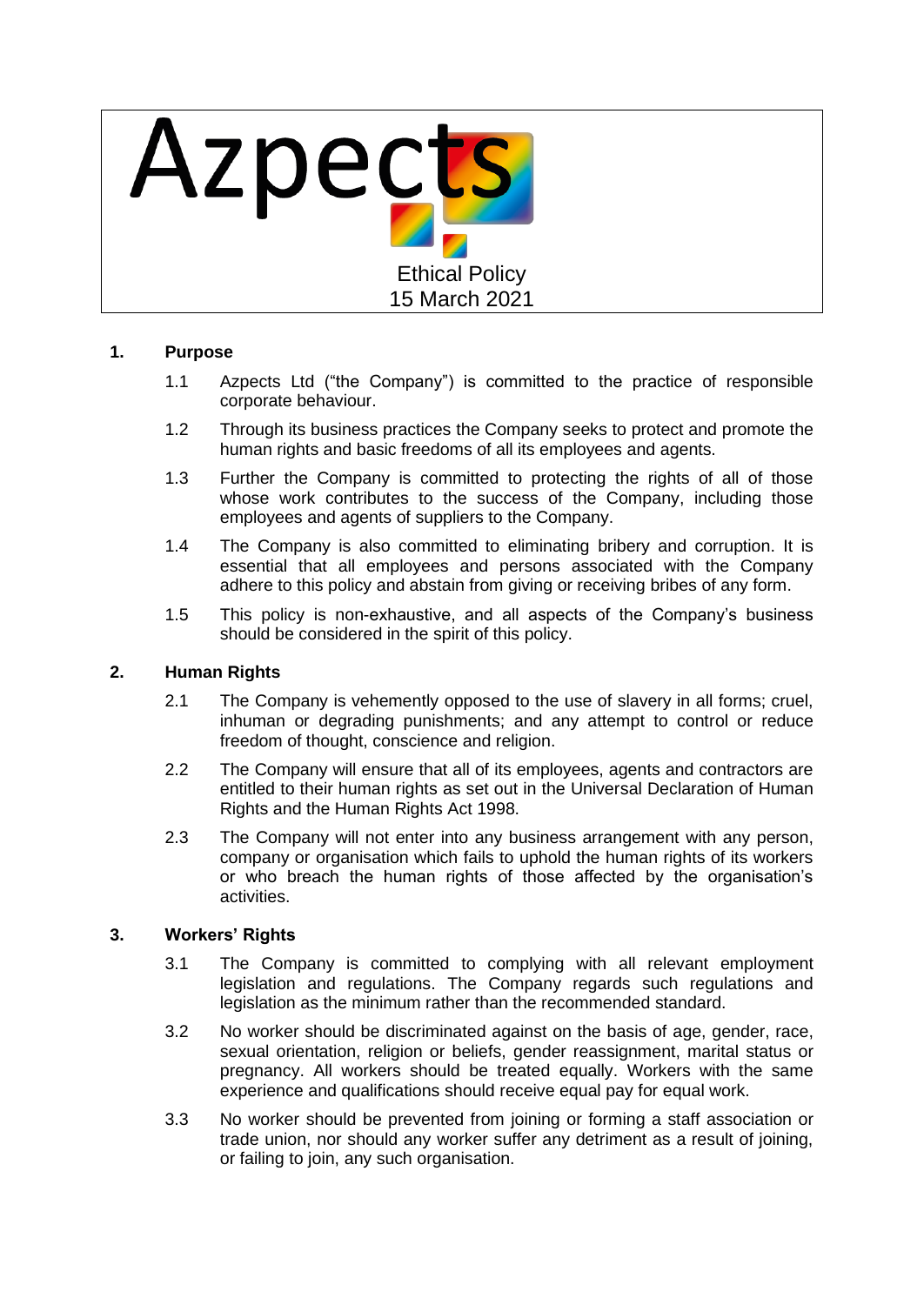- 3.4 Workers should be aware of the terms and conditions of their employment or engagement from the outset. In particular workers must be made aware of the wage that they receive, when and how it is to be paid, the hours that they must work and any legal limit which exists for their protection and any overtime provisions. Workers should also be allowed such annual leave, sick leave, maternity / paternity leave and such other leave as is granted by legislation as a minimum.
- 3.5 The Company does not accept any corporal punishment, harassment in any form, or bullying in any form.

## **4. Environmental Issues**

- 4.1 The Company is committed to keeping the environmental impact of its activities to a minimum and has established an Environmental Policy in order help achieve this aim. Copies of the Environmental Policy are available from The Operations Manager.
- 4.2 As an absolute minimum, the Company will ensure that it meets all applicable environmental laws in whichever jurisdiction it may be operating.

#### **5. Conflicts of Interest**

- 5.1 The Company holds as fundamental to its success the trust and confidence of those with whom it deals, including clients, suppliers and employees. Conflicts of interest potentially undermine the relationship of the Company with its partners.
- 5.2 In order to help preserve and strengthen these relationships the Company has developed a Corporate Hospitality and Gifts Policy, which provide rules and guidelines concerning the conduct of its officers and employees aimed at minimising the possibility of conflicts of interest and at avoiding risks associated with bribery and corruption. Copies of the Corporate Hospitality and Gifts Policy are available from The Operations Manager.
- 5.3 All officers, employees and representatives of the Company are expected to act honestly and within the law.

## **6. Information and Confidentiality**

- 6.1 Information received by employees, contractors or agents of the Company will not be used for any personal gain, nor will it be used for any purpose beyond that for which it was given.
- 6.2 The Company will at all times ensure that it complies with all applicable requirements of the Data Protection Legislation. "Data Protection Legislation" means (1) unless and until General Data Protection Regulation (Regulation (EU) 2016/679) ("GDPR") is no longer directly applicable in the UK, the GDPR and any national implementing laws, regulations, and secondary legislation (as amended from time to time) in the UK and subsequently (2) any legislation which succeeds the GDPR.

# **7. Shareholders and Investors**

The Company, its officers, employees and representatives are committed to ensuring that no act or omission which is within their power and which would have the effect of deliberately, negligently or recklessly misleading the shareholders, creditors or other investors in the Company occurs.